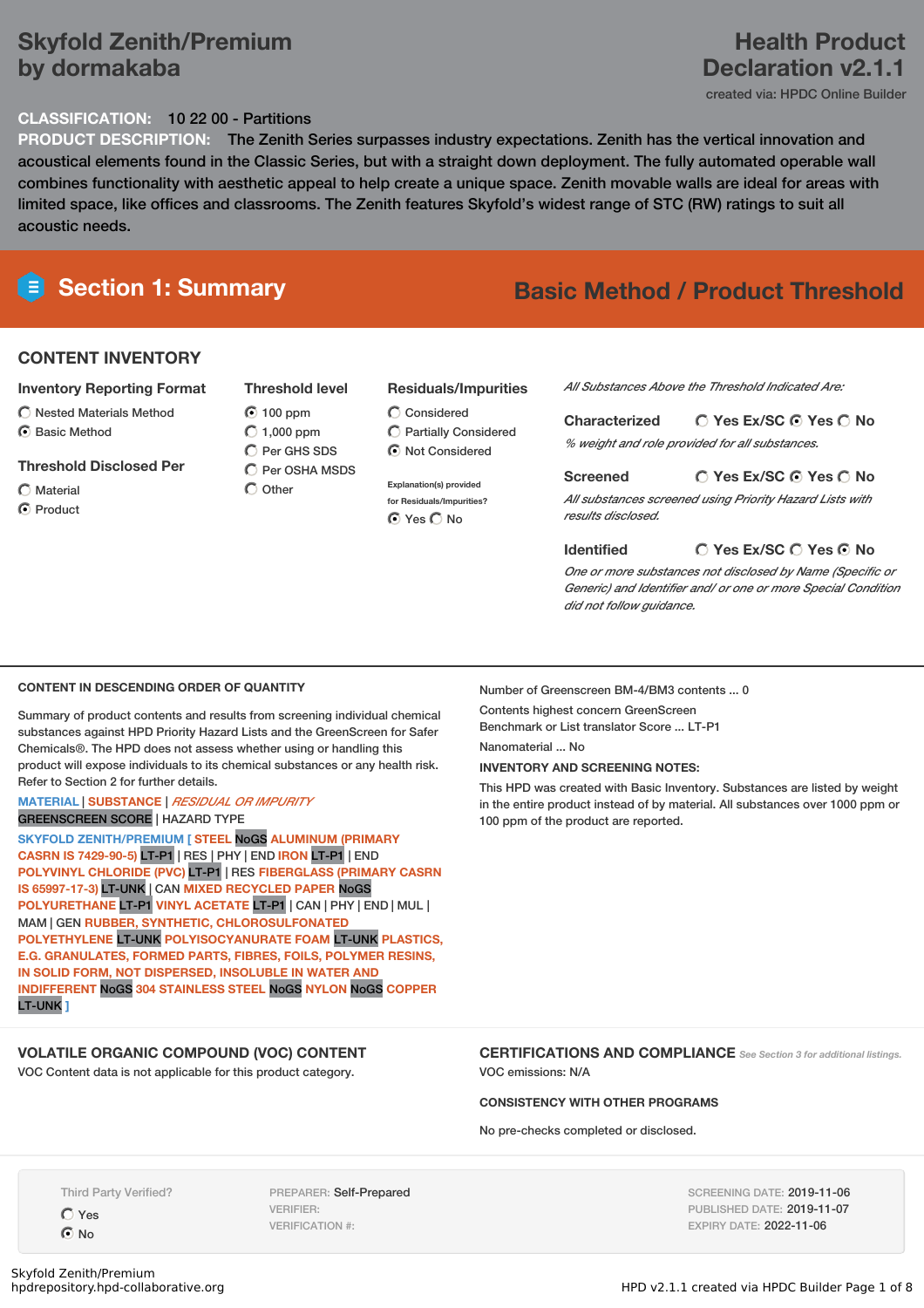This section lists contents in a product based on specific threshold(s) and reports detailed health information including hazards. This *HPD uses the inventory method indicated above, which is one of three possible methods:*

- *Basic Inventory method with Product-level threshold.*
- *Nested Material Inventory method with Product-level threshold*
- *Nested Material Inventory method with individual Material-level thresholds*

Definitions and requirements for the three inventory methods and requirements for each data field can be found in the HPD Open *Standard version 2.1.1, available on the HPDC website at: [www.hpd-collaborative.org/hpd-2-1-1-standard](https://www.hpd-collaborative.org/hpd-2-1-1-standard)*

# **SKYFOLD ZENITH/PREMIUM**

PRODUCT THRESHOLD: 100 ppm RESIDUALS AND IMPURITIES CONSIDERED: No

RESIDUALS AND IMPURITIES NOTES: No residuals or impurities are expected in these materials at or above the inventory threshold. dormakada products consist of finished components, and no chemical reactions are needed to develop our products.

OTHER PRODUCT NOTES: -

| <b>STEEL</b>                                                   |                        |                    |                                   | ID: 12597-69-2                                                                                                    |  |
|----------------------------------------------------------------|------------------------|--------------------|-----------------------------------|-------------------------------------------------------------------------------------------------------------------|--|
| HAZARD SCREENING METHOD: Pharos Chemical and Materials Library |                        |                    | HAZARD SCREENING DATE: 2019-11-06 |                                                                                                                   |  |
| %: $72.83 - 72.83$                                             | GS: NoGS               | RC:<br><b>Both</b> | NANO:<br>No.                      | ROLE: Panels, Motor, Lifting Mechanism, Panel<br><b>Components, Motor Components, Lifting</b><br><b>Mechanism</b> |  |
| <b>HAZARD TYPE</b>                                             | AGENCY AND LIST TITLES |                    |                                   | WARNINGS                                                                                                          |  |
| None found                                                     |                        |                    |                                   | No warnings found on HPD Priority Hazard Lists                                                                    |  |

SUBSTANCE NOTES: Galvannealed Steel, Galvanized Steel, Zinc Plated Steel

| <b>ALUMINUM (PRIMARY CASRN IS 7429-90-5)</b><br>ID: 477951-22-7       |                                              |                                                     |                                      |                                                       |  |
|-----------------------------------------------------------------------|----------------------------------------------|-----------------------------------------------------|--------------------------------------|-------------------------------------------------------|--|
| <b>HAZARD SCREENING METHOD: Pharos Chemical and Materials Library</b> |                                              |                                                     | HAZARD SCREENING DATE: 2019-11-06    |                                                       |  |
| %: $8.46 - 8.46$                                                      | GS: LT-P1                                    | RC: Both                                            | NANO: <b>No</b>                      | ROLE: Lifting Mechanism, Panels                       |  |
| <b>HAZARD TYPE</b>                                                    | <b>AGENCY AND LIST TITLES</b>                |                                                     | WARNINGS                             |                                                       |  |
| <b>RESPIRATORY</b>                                                    | AOEC - Asthmagens                            |                                                     |                                      | Asthmagen (Rs) - sensitizer-induced                   |  |
| PHYSICAL HAZARD (REACTIVE)                                            | EU - GHS (H-Statements)                      |                                                     | H228 - Flammable solid               |                                                       |  |
| PHYSICAL HAZARD (REACTIVE)                                            | EU - GHS (H-Statements)                      | H250 - Catches fire spontaneously if exposed to air |                                      |                                                       |  |
| PHYSICAL HAZARD (REACTIVE)                                            | EU - GHS (H-Statements)                      |                                                     |                                      | H261 - In contact with water releases flammable gases |  |
| <b>ENDOCRINE</b>                                                      | <b>TEDX</b> - Potential Endocrine Disruptors |                                                     | <b>Potential Endocrine Disruptor</b> |                                                       |  |
|                                                                       |                                              |                                                     |                                      |                                                       |  |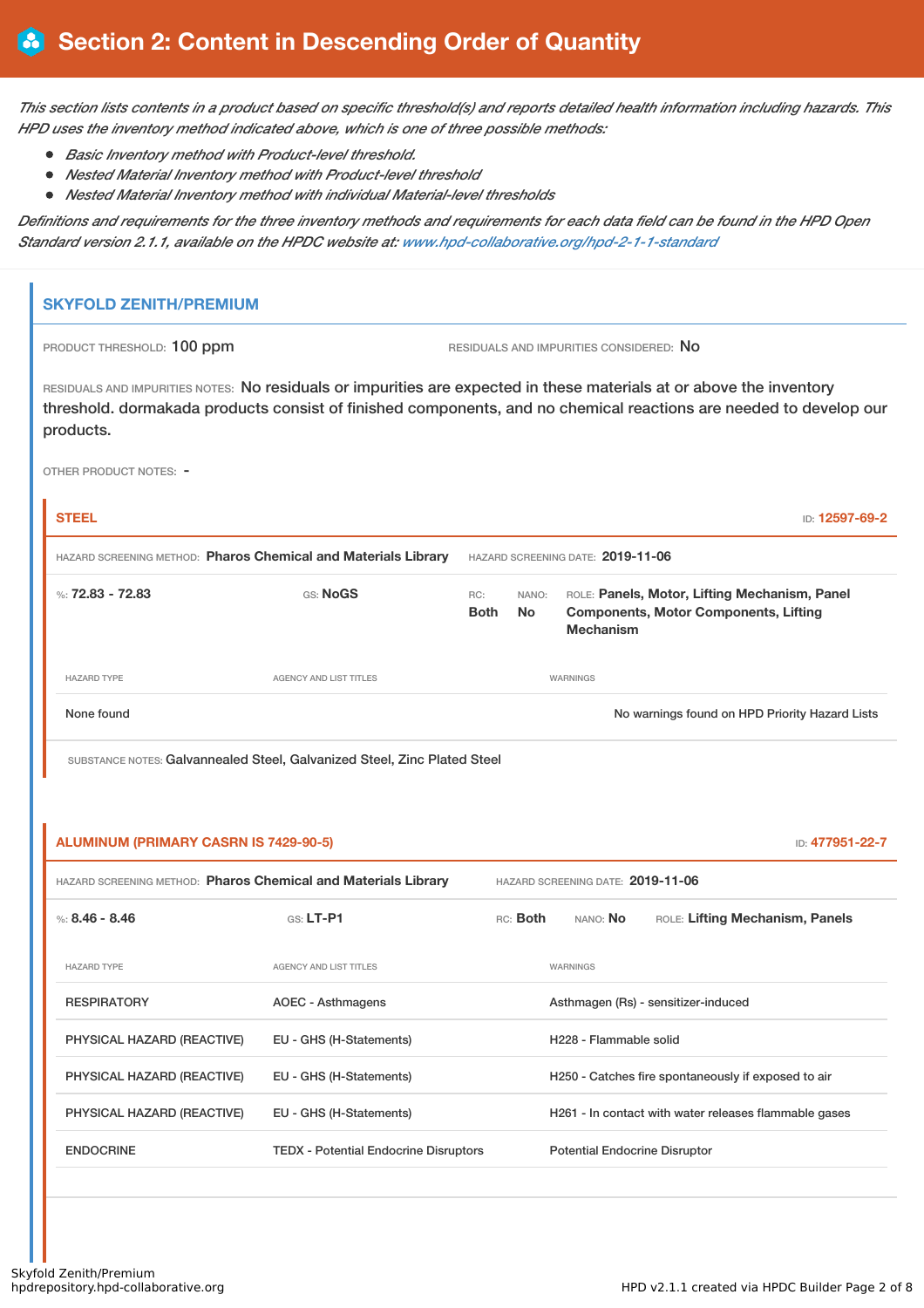SUBSTANCE NOTES: The hazards associated with aluminum are dependent upon the form in which aluminum is provided. As aluminum is inert upon receipt by dormakaba and unlikely to leach from the product into the environment, the risk of exposure to aluminum components is negligible and the listed hazards can be deemed irrelevant to the end-user.

| <b>IRON</b>                              |                                                                                                                                                                                                                                                                  |                                   |                                      | ID: 7439-89-6                       |
|------------------------------------------|------------------------------------------------------------------------------------------------------------------------------------------------------------------------------------------------------------------------------------------------------------------|-----------------------------------|--------------------------------------|-------------------------------------|
|                                          | HAZARD SCREENING METHOD: Pharos Chemical and Materials Library                                                                                                                                                                                                   |                                   | HAZARD SCREENING DATE: 2019-11-06    |                                     |
| %: $5.51 - 5.51$                         | $GS: LT-P1$                                                                                                                                                                                                                                                      | RC: Both                          | NANO: No                             | ROLE: Motor                         |
| <b>HAZARD TYPE</b>                       | AGENCY AND LIST TITLES                                                                                                                                                                                                                                           | WARNINGS                          |                                      |                                     |
| <b>ENDOCRINE</b>                         | <b>TEDX - Potential Endocrine Disruptors</b>                                                                                                                                                                                                                     |                                   | <b>Potential Endocrine Disruptor</b> |                                     |
|                                          |                                                                                                                                                                                                                                                                  |                                   |                                      |                                     |
| SUBSTANCE NOTES: -                       |                                                                                                                                                                                                                                                                  |                                   |                                      |                                     |
|                                          |                                                                                                                                                                                                                                                                  |                                   |                                      |                                     |
| <b>POLYVINYL CHLORIDE (PVC)</b>          |                                                                                                                                                                                                                                                                  |                                   |                                      | ID: 9002-86-2                       |
|                                          | HAZARD SCREENING METHOD: Pharos Chemical and Materials Library                                                                                                                                                                                                   | HAZARD SCREENING DATE: 2019-11-06 |                                      |                                     |
| %: $4.36 - 4.36$                         | GS: LT-P1                                                                                                                                                                                                                                                        | RC: None                          | NANO: No                             | ROLE: Panel Components (Seals)      |
| <b>HAZARD TYPE</b>                       | AGENCY AND LIST TITLES                                                                                                                                                                                                                                           | WARNINGS                          |                                      |                                     |
| <b>RESPIRATORY</b>                       | <b>AOEC - Asthmagens</b>                                                                                                                                                                                                                                         |                                   | Asthmagen (Rs) - sensitizer-induced  |                                     |
|                                          |                                                                                                                                                                                                                                                                  |                                   |                                      |                                     |
|                                          | SUBSTANCE NOTES: Components made from a commonly used plastic. Users operating the product are not exposed to the PVC<br>component, which is fully contained by the encasement. As such, the actual risks associated with the installation and use in a building |                                   |                                      |                                     |
|                                          | are minimal and the listed hazards can be deemed irrelevant to the end-user.                                                                                                                                                                                     |                                   |                                      |                                     |
|                                          |                                                                                                                                                                                                                                                                  |                                   |                                      |                                     |
| FIBERGLASS (PRIMARY CASRN IS 65997-17-3) |                                                                                                                                                                                                                                                                  |                                   |                                      | ID: 94551-77-6                      |
|                                          | HAZARD SCREENING METHOD: Pharos Chemical and Materials Library                                                                                                                                                                                                   | HAZARD SCREENING DATE: 2019-11-06 |                                      |                                     |
| %: $3.38 - 3.38$                         | GS: LT-UNK                                                                                                                                                                                                                                                       | RC: None<br>NANO: No              |                                      | ROLE: Panel Components (Insulation) |
| <b>HAZARD TYPE</b>                       | AGENCY AND LIST TITLES                                                                                                                                                                                                                                           | WARNINGS                          |                                      |                                     |
| <b>CANCER</b>                            | EU - GHS (H-Statements)                                                                                                                                                                                                                                          |                                   | H351 - Suspected of causing cancer   |                                     |
|                                          |                                                                                                                                                                                                                                                                  |                                   |                                      |                                     |
| <b>SUBSTANCE NOTES: -</b>                |                                                                                                                                                                                                                                                                  |                                   |                                      |                                     |
|                                          |                                                                                                                                                                                                                                                                  |                                   |                                      |                                     |
| <b>MIXED RECYCLED PAPER</b>              |                                                                                                                                                                                                                                                                  |                                   |                                      | <b>ID: Not registered</b>           |
|                                          | HAZARD SCREENING METHOD: Pharos Chemical and Materials Library                                                                                                                                                                                                   | HAZARD SCREENING DATE: 2019-11-06 |                                      |                                     |
| %: $2.90 - 2.90$                         | GS: NoGS                                                                                                                                                                                                                                                         | RC: Both                          | NANO: No                             | ROLE: Panel Components (Core)       |
|                                          |                                                                                                                                                                                                                                                                  |                                   |                                      |                                     |
|                                          |                                                                                                                                                                                                                                                                  |                                   |                                      |                                     |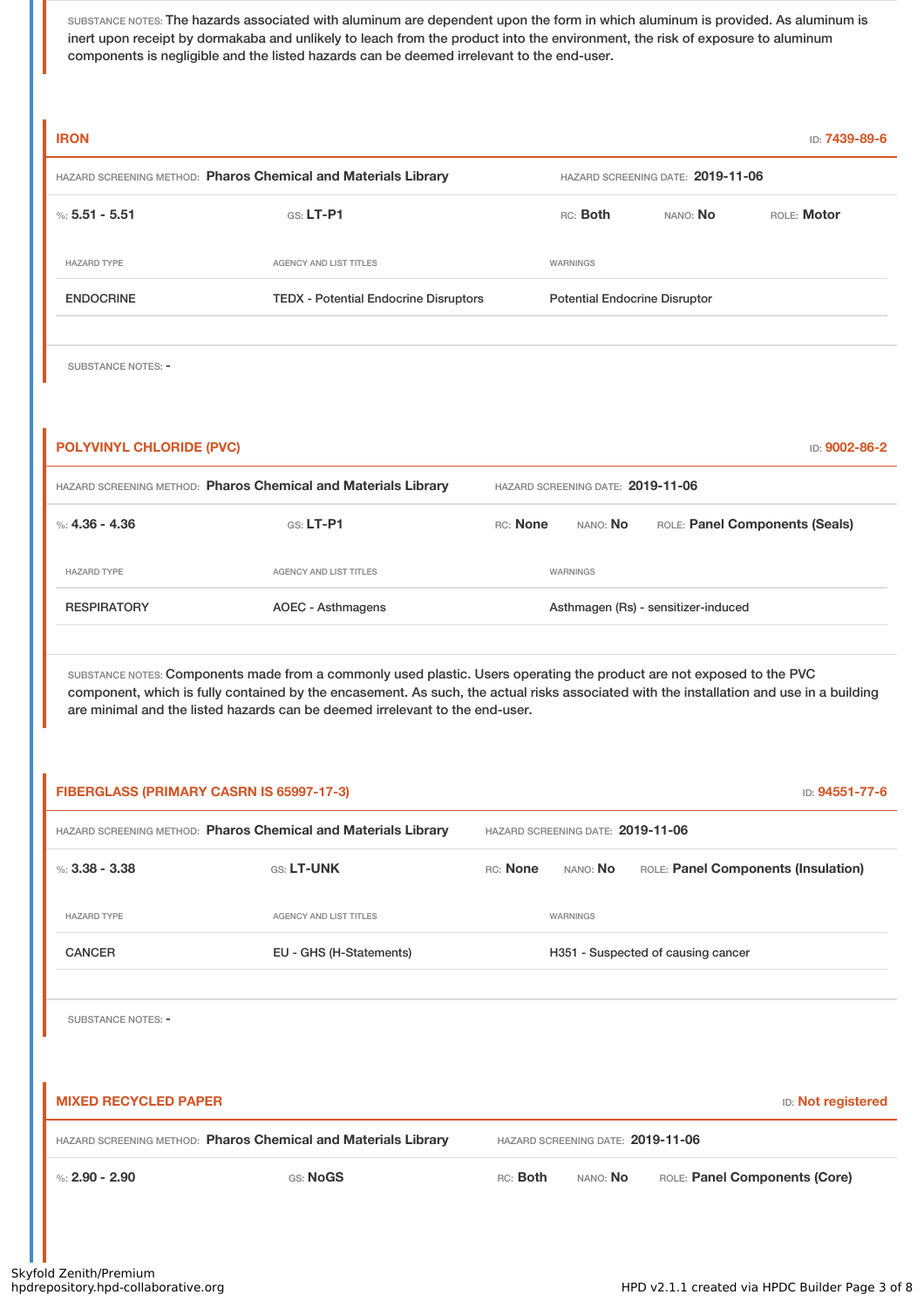HAZARD TYPE **AGENCY AND LIST TITLES** WARNINGS

None found Now arrings found No warnings found on HPD Priority Hazard Lists

SUBSTANCE NOTES: -

| <b>POLYURETHANE</b>                                            |                                   |          |                 | ID: 64440-88-6                                 |
|----------------------------------------------------------------|-----------------------------------|----------|-----------------|------------------------------------------------|
| HAZARD SCREENING METHOD: Pharos Chemical and Materials Library | HAZARD SCREENING DATE: 2019-11-06 |          |                 |                                                |
| %: 0.87 - 0.87                                                 | $GS: LT-P1$                       | RC: None | NANO: <b>No</b> | ROLE: Panel Components (Glue)                  |
| <b>HAZARD TYPE</b>                                             | AGENCY AND LIST TITLES            |          | WARNINGS        |                                                |
| None found                                                     |                                   |          |                 | No warnings found on HPD Priority Hazard Lists |
| SUBSTANCE NOTES: -                                             |                                   |          |                 |                                                |

| <b>VINYL ACETATE</b> | ID: 108-05-4 |
|----------------------|--------------|
|                      |              |

|  | <b>HAZARD SCREENING METHOD: Pharos Chemical and Materials Library</b> | HAZARD SCREENING DATE: 2019-11-06 |  |
|--|-----------------------------------------------------------------------|-----------------------------------|--|
|--|-----------------------------------------------------------------------|-----------------------------------|--|

| %: $0.57 - 0.57$           | GS: LT-P1<br>RC: None                            | ROLE: Panel Components, Lifting Mechanism<br>nano: <b>No</b>                                            |
|----------------------------|--------------------------------------------------|---------------------------------------------------------------------------------------------------------|
| <b>HAZARD TYPE</b>         | AGENCY AND LIST TITLES                           | <b>WARNINGS</b>                                                                                         |
| <b>CANCER</b>              | <b>IARC</b>                                      | Group 2b - Possibly carcinogenic to humans                                                              |
| PHYSICAL HAZARD (REACTIVE) | EU - GHS (H-Statements)                          | H225 - Highly flammable liquid and vapour                                                               |
| <b>CANCER</b>              | EU - GHS (H-Statements)                          | H351 - Suspected of causing cancer                                                                      |
| <b>ENDOCRINE</b>           | <b>TEDX</b> - Potential Endocrine Disruptors     | <b>Potential Endocrine Disruptor</b>                                                                    |
| <b>MULTIPLE</b>            | German FEA - Substances Hazardous to<br>Waters   | Class 2 - Hazard to Waters                                                                              |
| <b>CANCER</b>              | <b>MAK</b>                                       | Carcinogen Group 3A - Evidence of carcinogenic effects<br>but not sufficient to establish MAK/BAT value |
| <b>MAMMALIAN</b>           | US EPA - EPCRA Extremely Hazardous<br>Substances | <b>Extremely Hazardous Substances</b>                                                                   |
| <b>GENE MUTATION</b>       | GHS - New Zealand                                | 6.6A - Known or presumed human mutagens                                                                 |

SUBSTANCE NOTES: -

|                                                                | RUBBER, SYNTHETIC, CHLOROSULFONATED POLYETHYLENE |          |                                   | <b>ID: 9008-08-6</b>           |
|----------------------------------------------------------------|--------------------------------------------------|----------|-----------------------------------|--------------------------------|
| HAZARD SCREENING METHOD: Pharos Chemical and Materials Library |                                                  |          | HAZARD SCREENING DATE: 2019-11-06 |                                |
| %: 0.52 - 0.52                                                 | <b>GS: LT-UNK</b>                                | RC: None | nano: <b>No</b>                   | ROLE: Panel Components (Seals) |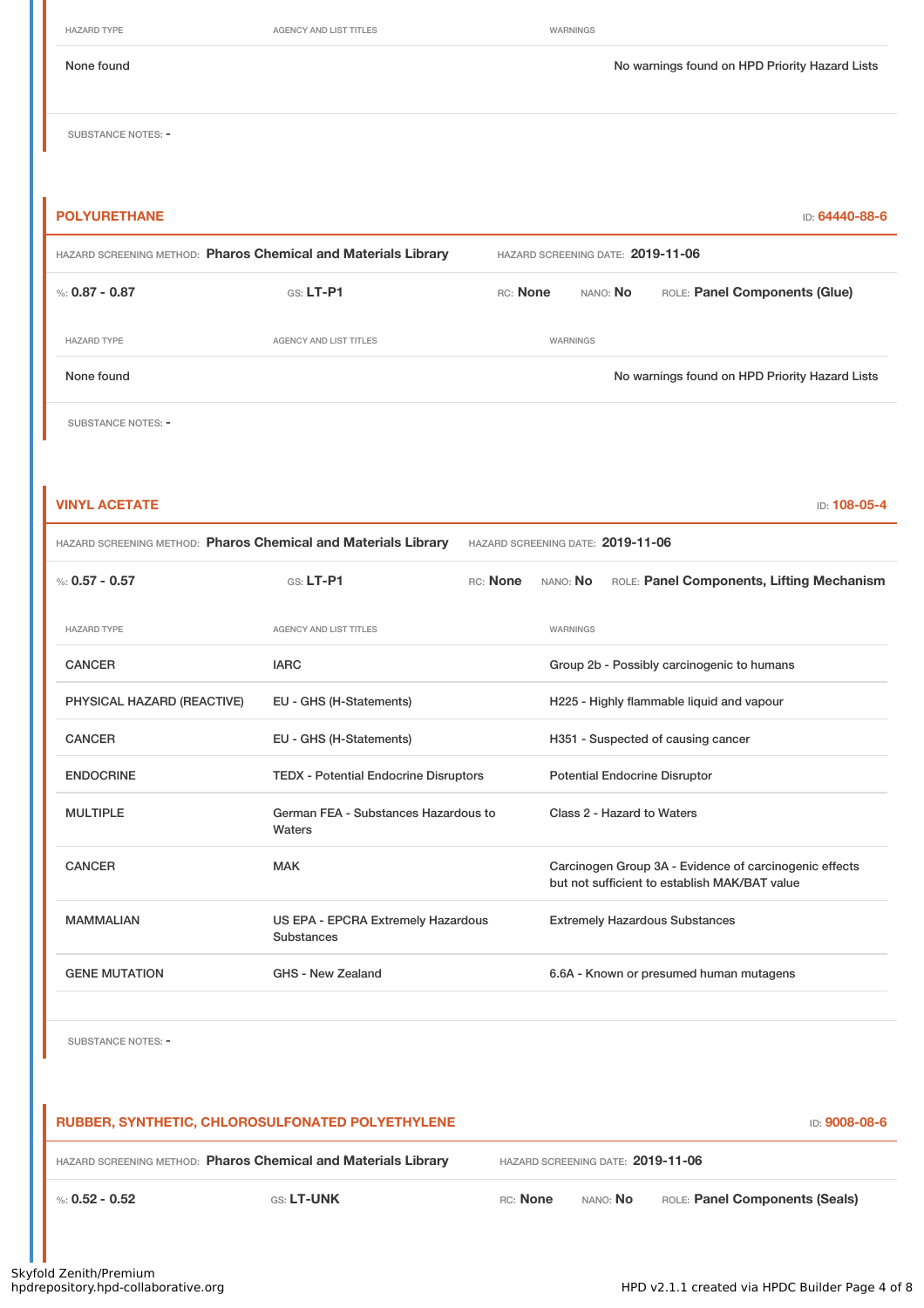| None found                   |                                                                                                                                 |                                   |                    | No warnings found on HPD Priority Hazard Lists                 |
|------------------------------|---------------------------------------------------------------------------------------------------------------------------------|-----------------------------------|--------------------|----------------------------------------------------------------|
| <b>SUBSTANCE NOTES: -</b>    |                                                                                                                                 |                                   |                    |                                                                |
| <b>POLYISOCYANURATE FOAM</b> |                                                                                                                                 |                                   |                    | ID: 9063-78-9                                                  |
|                              | HAZARD SCREENING METHOD: Pharos Chemical and Materials Library                                                                  | HAZARD SCREENING DATE: 2019-11-06 |                    |                                                                |
| %: $0.21 - 0.21$             | GS: LT-UNK                                                                                                                      | RC: None                          | NANO: No           | ROLE: Panel Components                                         |
| <b>HAZARD TYPE</b>           | AGENCY AND LIST TITLES                                                                                                          | WARNINGS                          |                    |                                                                |
| None found                   |                                                                                                                                 |                                   |                    | No warnings found on HPD Priority Hazard Lists                 |
| <b>SUBSTANCE NOTES: -</b>    |                                                                                                                                 |                                   |                    |                                                                |
|                              |                                                                                                                                 |                                   |                    |                                                                |
| <b>INDIFFERENT</b>           | PLASTICS, E.G. GRANULATES, FORMED PARTS, FIBRES, FOILS, POLYMER<br>RESINS, IN SOLID FORM, NOT DISPERSED, INSOLUBLE IN WATER AND |                                   |                    | ID: 937182-60-0                                                |
|                              | HAZARD SCREENING METHOD: Pharos Chemical and Materials Library                                                                  |                                   |                    | HAZARD SCREENING DATE: 2019-11-06                              |
| %: $0.16 - 0.16$             | GS: NoGS                                                                                                                        | RC:<br><b>None</b>                | NANO:<br><b>No</b> | ROLE: Motor Components, Lifting<br><b>Mechanism Components</b> |
| <b>HAZARD TYPE</b>           | AGENCY AND LIST TITLES                                                                                                          | WARNINGS                          |                    |                                                                |
| None found                   |                                                                                                                                 |                                   |                    | No warnings found on HPD Priority Hazard Lists                 |
| <b>SUBSTANCE NOTES: -</b>    |                                                                                                                                 |                                   |                    |                                                                |
|                              |                                                                                                                                 |                                   |                    |                                                                |
| <b>304 STAINLESS STEEL</b>   |                                                                                                                                 |                                   |                    | ID: 12597-68-1                                                 |
|                              | HAZARD SCREENING METHOD: Pharos Chemical and Materials Library                                                                  | HAZARD SCREENING DATE: 2019-11-06 |                    |                                                                |
| %: $0.15 - 0.15$             | GS: NoGS                                                                                                                        | RC: Both                          | NANO: No           | ROLE: Motor Components                                         |
| <b>HAZARD TYPE</b>           | <b>AGENCY AND LIST TITLES</b>                                                                                                   | WARNINGS                          |                    |                                                                |
| None found                   |                                                                                                                                 |                                   |                    | No warnings found on HPD Priority Hazard Lists                 |
| <b>SUBSTANCE NOTES: -</b>    |                                                                                                                                 |                                   |                    |                                                                |
|                              |                                                                                                                                 |                                   |                    |                                                                |
| <b>NYLON</b>                 |                                                                                                                                 |                                   |                    | ID: 63428-83-1                                                 |
|                              | HAZARD SCREENING METHOD: Pharos Chemical and Materials Library                                                                  | HAZARD SCREENING DATE: 2019-11-06 |                    |                                                                |
| %: $0.07 - 0.07$             | GS: NoGS                                                                                                                        | RC: None<br>NANO: No              |                    | ROLE: Lifting Mechanism Components                             |

HAZARD TYPE AGENCY AND LIST TITLES WARNINGS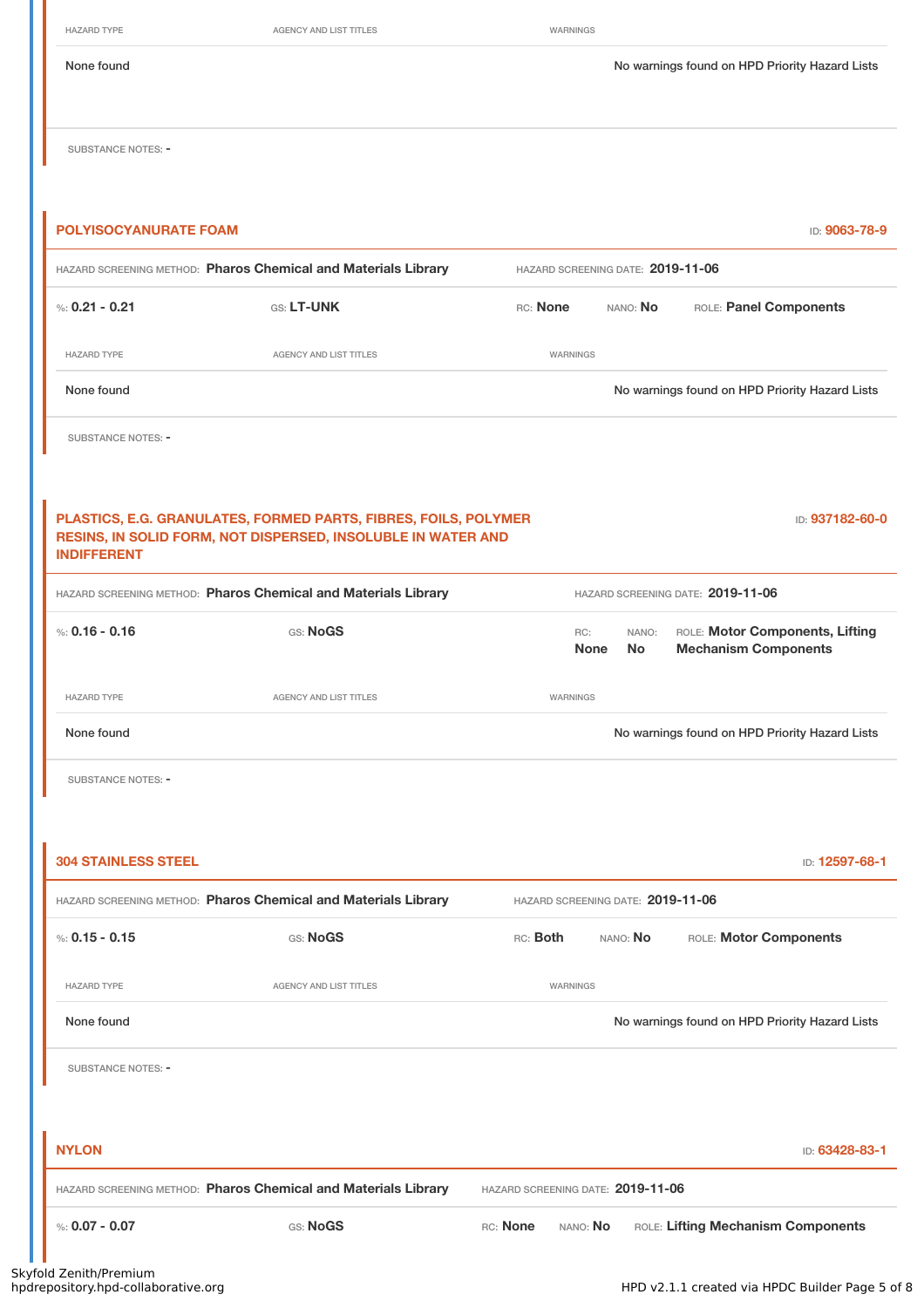HAZARD TYPE **AGENCY AND LIST TITLES AGENCY AND LIST TITLES WARNINGS** None found Nowarnings found on HPD Priority Hazard Lists SUBSTANCE NOTES: -**COPPER** ID: **7440-50-8** HAZARD SCREENING METHOD: **Pharos Chemical and Materials Library** HAZARD SCREENING DATE: **2019-11-06** %: **0.01 • 0.01** GS: LT-UNK RC: Both NANO: No ROLE: Lifting Mechanism Components HAZARD TYPE **AGENCY AND LIST TITLES** WARNINGS None found No warnings found on HPD Priority Hazard Lists

SUBSTANCE NOTES: -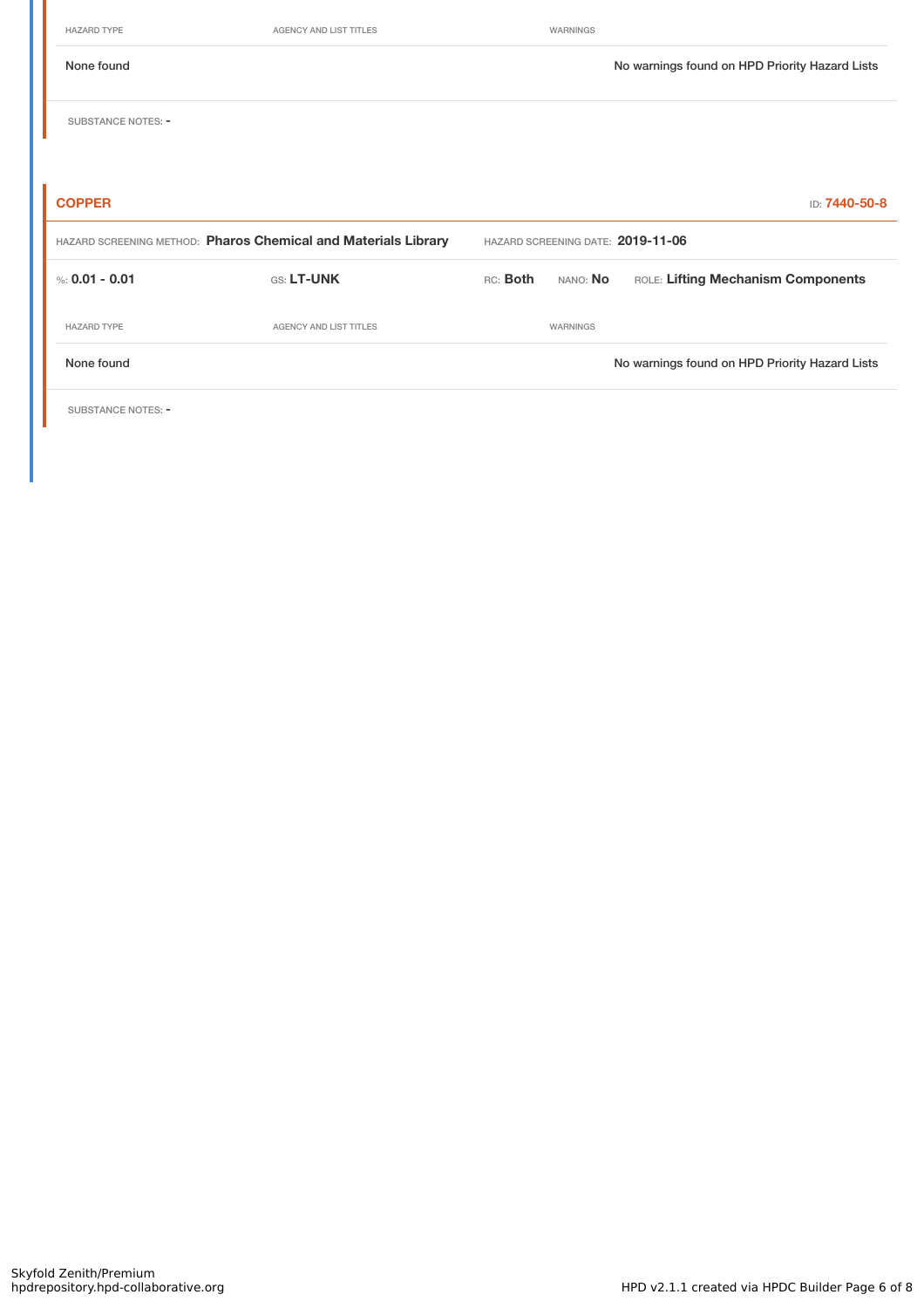This section lists applicable certification and standards compliance information for VOC emissions and VOC content. Other types of *health or environmental performance testing or certifications completed for the product may be provided.*

| <b>VOC EMISSIONS</b>                                          | N/A                             |                                 |                              |
|---------------------------------------------------------------|---------------------------------|---------------------------------|------------------------------|
| CERTIFYING PARTY: Self-declared<br>APPLICABLE FACILITIES: N/A | ISSUE DATE: $2019$ -<br>$10-21$ | EXPIRY DATE: $2022-$<br>$10-20$ | CERTIFIER OR LAB: <b>N/A</b> |
| CERTIFICATE URL:                                              |                                 |                                 |                              |

CERTIFICATION AND COMPLIANCE NOTES: This HPD is for a product which is NOT liquid/wet applied.

# **Section 4: Accessories**

This section lists related products or materials that the manufacturer requires or recommends for installation (such as adhesives or fasteners), maintenance, cleaning, or operations. For information relating to the contents of these related products, refer to their *applicable Health Product Declarations, if available.*

No accessories are required for this product.

# **Section 5: General Notes**

Skyfold is the world leader in acoustic vertical retractable walls. Our wall systems are completely electric and provide superior acoustics. With a simple keypad operation, a room can be quickly and quietly reconfigured to provide the user with tremendous space flexibility. Skyfold is committed to promoting environmentally mindful buildings through use of sustainable materials within our products and the sustainable processes used within our facilities. For more information, please go to: www.skyfold.com. Skyfold is part of the dormakaba Group. The information contained in this HPD is to be used only as a voluntary information on our products. dormakaba makes no representation or warranty as to the completeness or accuracy of the information contained herein. The products and specifications set forth in this HPD are subject to change without notice and dormakaba disclaims any and all liability for such changes. The information contained herein is provided without warranties of any kind, either express or implied, and dormakaba disclaims any and all liability for typographical, printing, or production errors or changes affecting the specifications contained herein. dormakaba DISCLAIMS ALL WARRANTIES, EXPRESS OR IMPLIED, INCLUDING, BUT NOT LIMITED TO, THE IMPLIED WARRANTIES OF MERCHANTABILITY AND FITNESS FOR A PARTICULAR PURPOSE. IN NO EVENT WILL dormakaba BE LIABLE FOR ANY INCIDENTAL, INDIRECT OR CONSEQUENTIAL DAMAGES ARISING FROM THE SALE OR USE OF ANY PRODUCT. All sales of products shall be subject to dormakaba's applicable General Terms and Conditions, a copy of which will be provided by your local dormakaba organisation upon request.